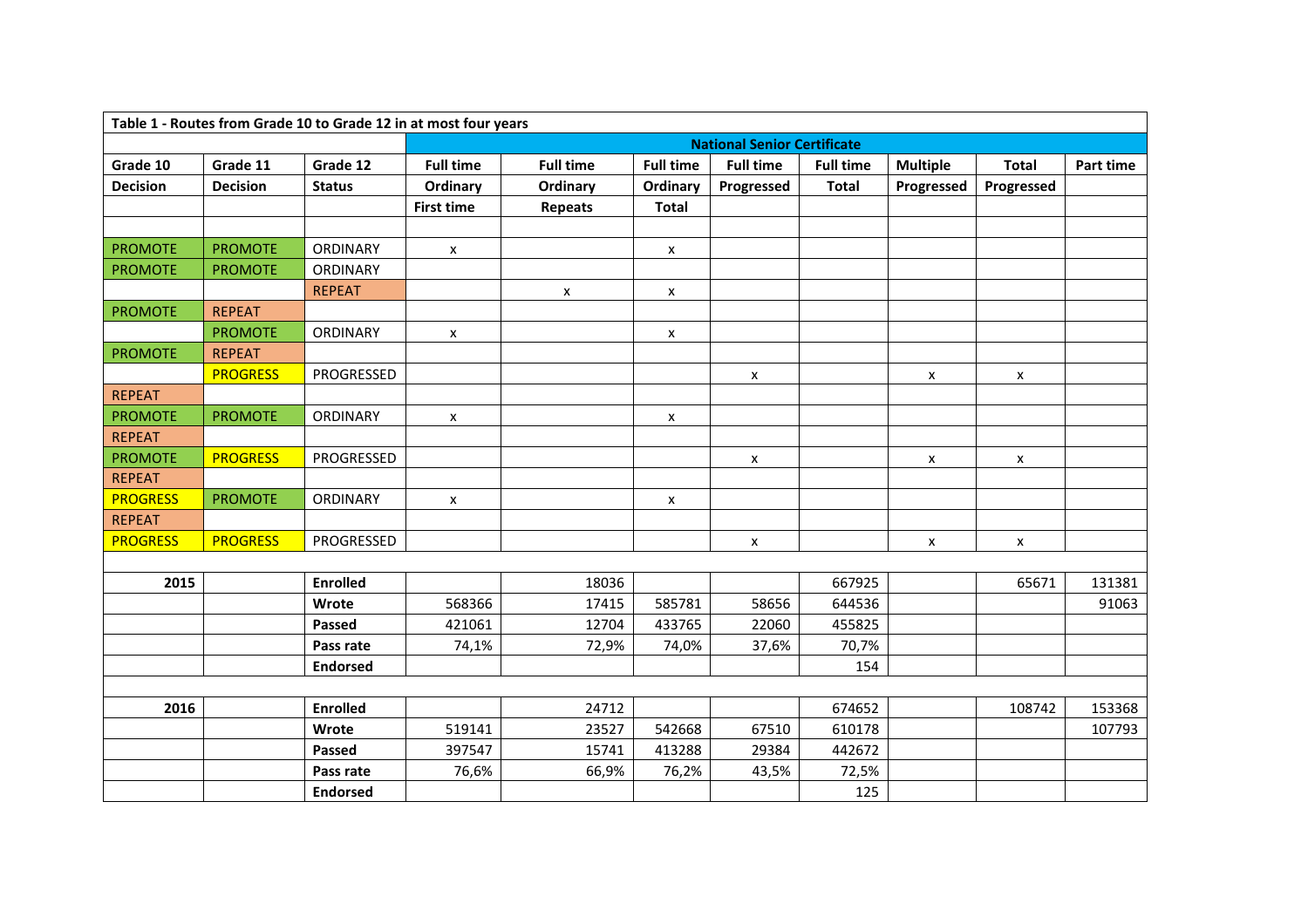| Table 2 - Ways of passing the National Senior Certificate |                         |                 |            |                 |             |                      |         |                         |  |
|-----------------------------------------------------------|-------------------------|-----------------|------------|-----------------|-------------|----------------------|---------|-------------------------|--|
|                                                           |                         | At school       |            | November        | March       | June                 |         |                         |  |
|                                                           |                         | <b>November</b> | When       |                 |             |                      |         |                         |  |
|                                                           |                         |                 | writing    |                 |             |                      |         |                         |  |
|                                                           |                         |                 |            |                 |             |                      |         |                         |  |
| <b>Promoted</b>                                           |                         | <b>YES</b>      | <b>YES</b> | <b>PASS</b>     |             |                      |         | Information published   |  |
| from Grade 11                                             |                         | <b>YES</b>      | <b>NO</b>  | SUPPLEMENTARY   | <b>PASS</b> |                      |         | Information unpublished |  |
| Repeated                                                  |                         | <b>YES</b>      | <b>YES</b> | <b>PASS</b>     |             |                      |         |                         |  |
| Grade 12                                                  |                         | <b>YES</b>      | <b>NO</b>  | SUPPLEMENTARY   | <b>PASS</b> |                      |         |                         |  |
| <b>Progressed</b>                                         | <b>Take all</b>         | <b>YES</b>      | <b>YES</b> | <b>PASS</b>     |             |                      |         |                         |  |
|                                                           | <b>Take some</b>        | <b>YES</b>      | <b>NO</b>  | PASS SOME       |             | <b>PASS REST</b>     |         |                         |  |
| Part-time                                                 |                         | <b>NO</b>       | <b>NO</b>  | PASS SOME       |             |                      |         |                         |  |
|                                                           |                         | <b>NO</b>       | <b>NO</b>  | <b>PASS ALL</b> |             |                      |         |                         |  |
| <b>Amended</b>                                            | <b>Carried subjects</b> | <b>NO</b>       | <b>NO</b>  |                 |             | <b>PASS REST</b>     |         |                         |  |
|                                                           | <b>None carried</b>     | <b>NO</b>       | <b>NO</b>  |                 |             | <b>PASS</b>          |         |                         |  |
|                                                           |                         |                 |            |                 |             |                      |         |                         |  |
|                                                           |                         |                 |            | <b>SUPPORT</b>  |             |                      |         |                         |  |
|                                                           |                         |                 |            |                 |             | <b>Extra tuition</b> |         |                         |  |
|                                                           |                         | <b>ICT</b>      | Autumn     | Winter          | In school   | (hours)              |         |                         |  |
|                                                           |                         |                 | school     | school          | support     | Feb/Mar              | Apr/Jun | Aug/Sep                 |  |
|                                                           |                         |                 |            |                 |             |                      |         |                         |  |
| <b>Promoted</b>                                           |                         | <b>YES</b>      |            |                 |             |                      |         |                         |  |
| from Grade 11                                             |                         | <b>YES</b>      |            |                 |             | 12                   |         |                         |  |
| Repeated                                                  |                         | <b>YES</b>      |            |                 |             |                      |         |                         |  |
| Grade 12                                                  |                         | <b>YES</b>      |            |                 |             | 12                   |         |                         |  |
| <b>Progressed</b>                                         | <b>Take all</b>         | <b>YES</b>      | <b>YES</b> | <b>YES</b>      | <b>YES</b>  |                      |         |                         |  |
|                                                           | <b>Take some</b>        | <b>YES</b>      | <b>YES</b> | <b>YES</b>      | <b>YES</b>  |                      | 30      |                         |  |
| Part-time                                                 |                         | <b>YES</b>      |            |                 |             |                      |         | 30                      |  |
| <b>Amended</b>                                            | <b>Carried subjects</b> | <b>YES</b>      |            |                 |             |                      | 30      |                         |  |
|                                                           | <b>None carried</b>     | <b>YES</b>      |            |                 |             |                      | 30      |                         |  |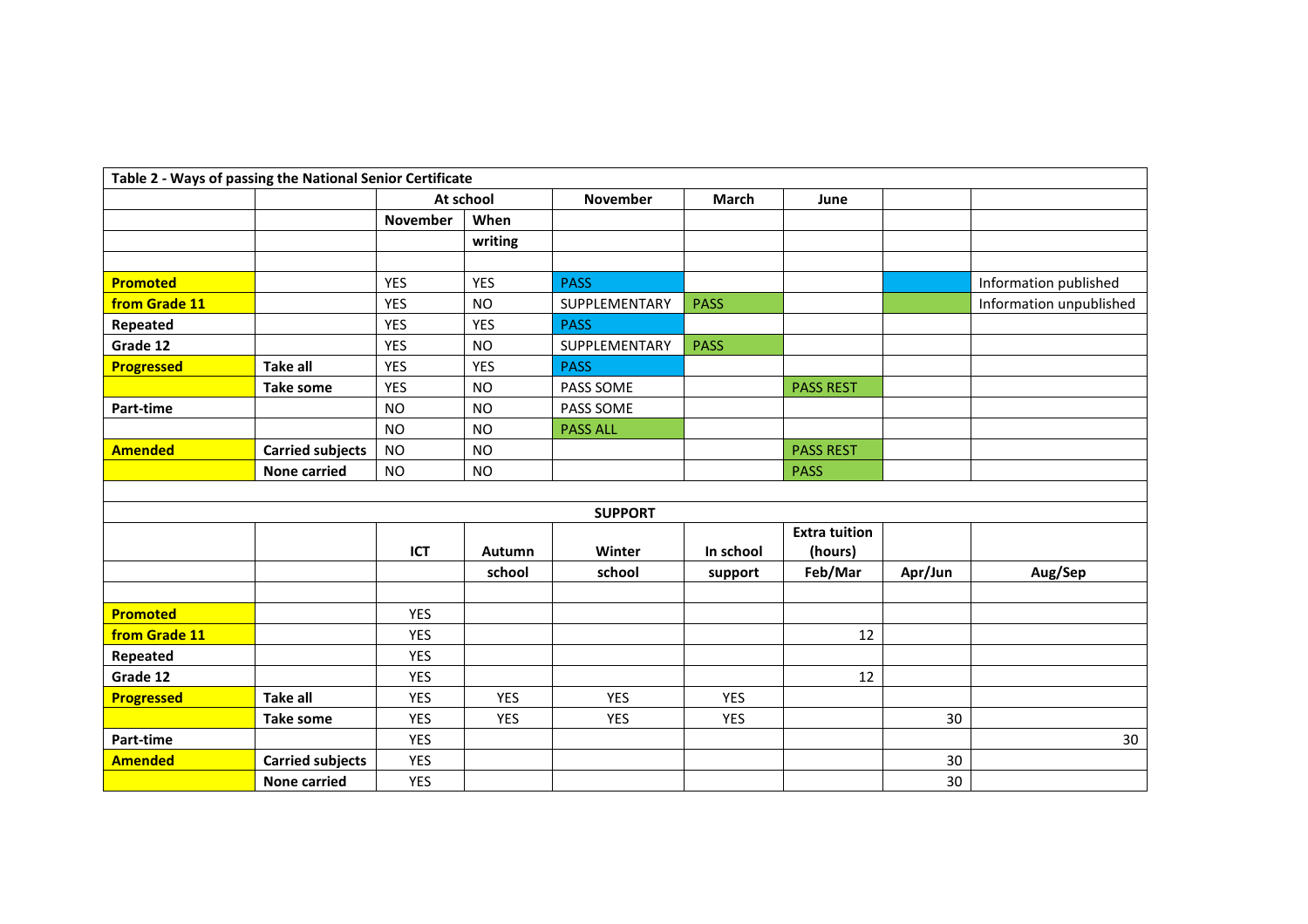| <b>Table 3 - National Senior Certificate statistics</b> |                 |                  |                   |           |                 |           |                 |           |  |  |
|---------------------------------------------------------|-----------------|------------------|-------------------|-----------|-----------------|-----------|-----------------|-----------|--|--|
| Year                                                    | Grade 12        | <b>Full time</b> |                   |           |                 |           |                 | Part time |  |  |
|                                                         | enrolments      | <b>Enrolled</b>  | <b>Enrolment</b>  | Wrote     | Passed          | Pass rate | <b>Enrolled</b> | Wrote     |  |  |
|                                                         |                 |                  | rate              |           |                 |           |                 |           |  |  |
|                                                         |                 |                  |                   |           |                 |           |                 |           |  |  |
| 2008                                                    | 595216          | 588643           | 98,9%             | 533561    | 333604          | 62,5%     | 1116            |           |  |  |
| 2009                                                    | 602278          | 580937           | 96,5%             | 552073    | 334718          | 60,6%     | 39255           |           |  |  |
| 2010                                                    | 579384          | 558980           | 96,5%             | 537543    | 364513          | 67,8%     | 82553           |           |  |  |
| 2011                                                    | 534498          | 512029           | 95,8%             | 496090    | 348117          | 70,2%     | 114471          |           |  |  |
| 2012                                                    | 551837          | 527572           | 95,6%             | 511152    | 377829          | 73,9%     | 120353          | 81552     |  |  |
| 2013                                                    | 597196          | 575508           | 96,4%             | 562112    | 439779          | 78,2%     | 130646          | 92611     |  |  |
| 2014                                                    | 571819          | 548239           | 95,9%             | 532860    | 403874          | 75,8%     | 139708          | 94884     |  |  |
| 2015                                                    | 692176          | 667925           | 96,5%             | 644536    | 455825          | 70,7%     | 131381          | 91063     |  |  |
| 2016                                                    | 699148          | 674652           | 96,5%             | 610178    | 442672          | 72,5%     | 153368          | 107793    |  |  |
|                                                         |                 |                  |                   |           |                 |           |                 |           |  |  |
| Year                                                    |                 |                  | <b>Progressed</b> |           | Promoted        |           |                 |           |  |  |
|                                                         | <b>Enrolled</b> | Wrote            | Passed            | Pass rate | <b>Enrolled</b> | Wrote     | <b>Passed</b>   |           |  |  |
|                                                         |                 |                  |                   |           |                 |           |                 |           |  |  |
| 2015                                                    | 65671           | 58656            | 22060             | 37,6%     | 602254          | 578865    | 433765          | 74,9%     |  |  |
| 2016                                                    | 108742          | 67510            | 29384             | 43,5%     | 565910          | 542668    | 413288          | 76,2%     |  |  |
|                                                         |                 |                  |                   |           |                 |           |                 |           |  |  |
| March 2015 supplementary                                |                 |                  |                   |           |                 |           |                 |           |  |  |
|                                                         |                 |                  |                   |           |                 |           |                 |           |  |  |
| November 2014: failed                                   |                 | 122333           |                   |           |                 |           |                 |           |  |  |
| Qualified for supplementary                             |                 | 112331           |                   |           |                 |           |                 |           |  |  |
| Enrolled                                                |                 | 90309            |                   |           |                 |           |                 |           |  |  |
| Wrote                                                   |                 | 66304            |                   |           |                 |           |                 |           |  |  |